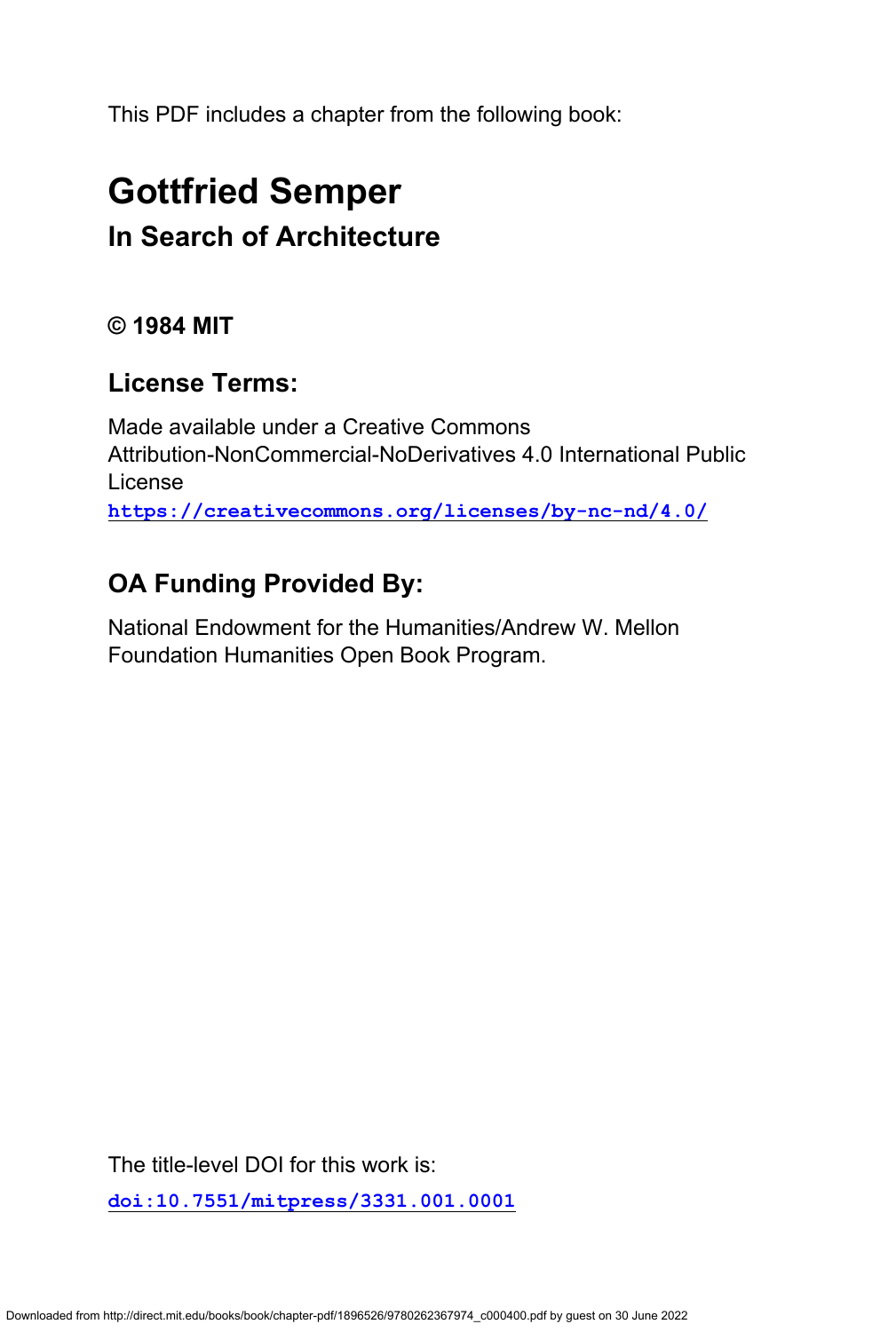*Was Semper a Materialist?*

The public received *Der Stil* as a complete major work in which Semper dealt comprehensively with industrial art as a whole and with the factors conditioning the artistic process. Because throughout the book he emphasized the decisive influence of material and function, he was, and at times still is, thought to have been a materialist. This he certainly was not. He himself stated explicitly that he "opposed modem ma terialism in art on principle" and that the "constructive-technical inter pretation advanced in *[Der Stil]* had nothing in common with the crude materialistic notion according to which the essence of architecture was nothing more than developed construction, as it were, an illustration and illumination of statics and mechanics, simply a display of material."1 The reason that he considered material and function to have this overriding importance lay in the task that he had set himself: to trace the way back to the archetypes and show that the primitive makers of the whole range of artifacts had instinctively followed principles identical with those that were in time established for architecture. It was a purely empirical approach; he did not intend to expound on art theory. When he did deal with art in general, however, it is obvious that he was aware of the important impact that factors other than materialistic ones had on artists and their creations.

While still in London, before he had begun *Der Stil*, Semper began a treatise, "Theorie des Formell-Schönen," in which he intended to deal with "the abstract and formal attributes" of a work of art to the exclusion of "all that is extrinsic to the phenomenon, everything that does not relate to it directly, in particular its development in history and the differences in material."<sup>2</sup> He identified these abstract qualities of formal beauty as symmetry, proportion, and direction. In response to the old maxim urged upon artists and architects alike to take nature as their model, he set about probing deeper into the structural laws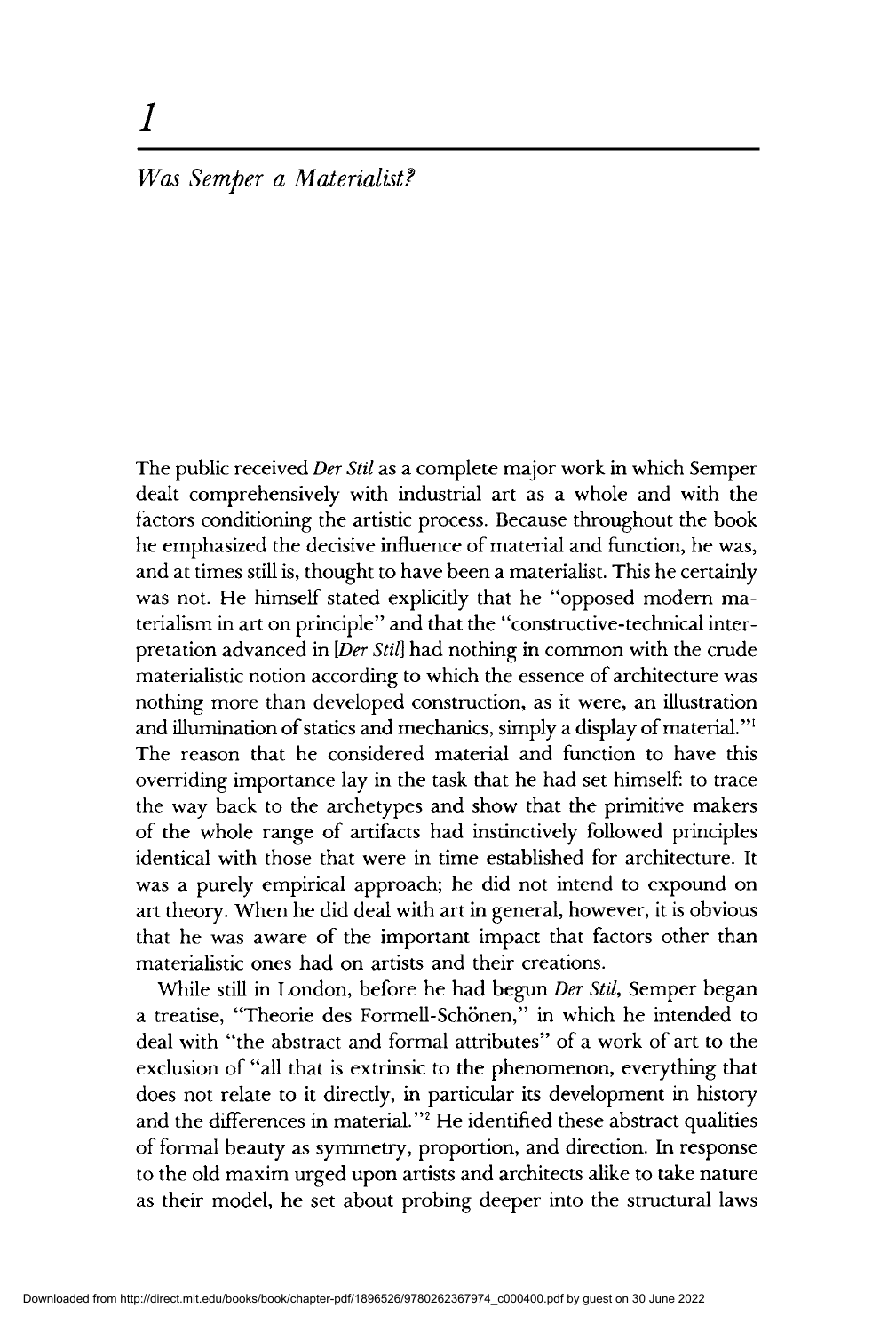of nature. Adopting the classification that writers on aesthetics com monly used, he examined the structures of crystals, plants, and animals, including man. The method he applied was unusual but to him quite normal: he reduced the natural object, as if it were a building, to an abstract projection of ground plan, sections, and cross sections. He observed dynamic forces that in crystalline formations coincide, thus neutralizing their effect. In higher organisms, culminating in man and works of art, they either conflict or are polarized into a unified direction. To the centers of these forces (or axes) belong the three attributes of formal beauty—symmetry, proportion, and direction. Of these three one will always be the dominant element, while the other two act only as accompanying factors. But—and this is important in the present context—he went further and identified a fourth attribute, which in its effect surpasses the other three: the quality of content or purpose. This concept might have been suggested to him by Friedrich Theodor Vischer, his colleague at the Polytechnicum.3 But even so it is significant that Semper, who seemingly upheld materialistic principles when examining industrial art products and processes, sought out this concept although the subject of his study was not "style" but beauty as a whole. This fourth "authority," fitness of content, can, he wrote in "Theorie des Formell-Schönen," "culminate in certain phenomena of a higher order in character and expression . . . it is the cardinal point of the phenomenon, it is the phenomenon's purpose."4

Years before, Semper had subscribed to the belief that the idea was the foremost factor determining beauty. In an 1843 letter to Vieweg he criticized those architects who "often give the material precedence over the idea which, although it is freeborn, they put into iron fetters by asserting that the store of architectural forms is in essence conditioned by and has evolved from the material."5 Twelve years later he still stood by these principles, the greater part of which he incorporated in the preface to "Vergleichende Baulehre." Toward the end of this manuscript he interrupted his description of Egyptian architecture with this significant note: "It cannot be repeated too often that the author has been convinced from the beginning that the material, though essential, is in no way the first and most important coefficient to affect the configuration of architectural forms. Material must conform to the idea; the idea must not evolve out of the material. . . This conviction will be the basic theme resounding throughout the book."6

Unfortunately, he never got farther than that. "Vergleichende Baulehre" remained unfinished, as did "Theorie des Formell-Schönen." Realizing that his contract for *Der Stil* precluded the possibility of publishing any other manuscript he had in hand, he decided to make